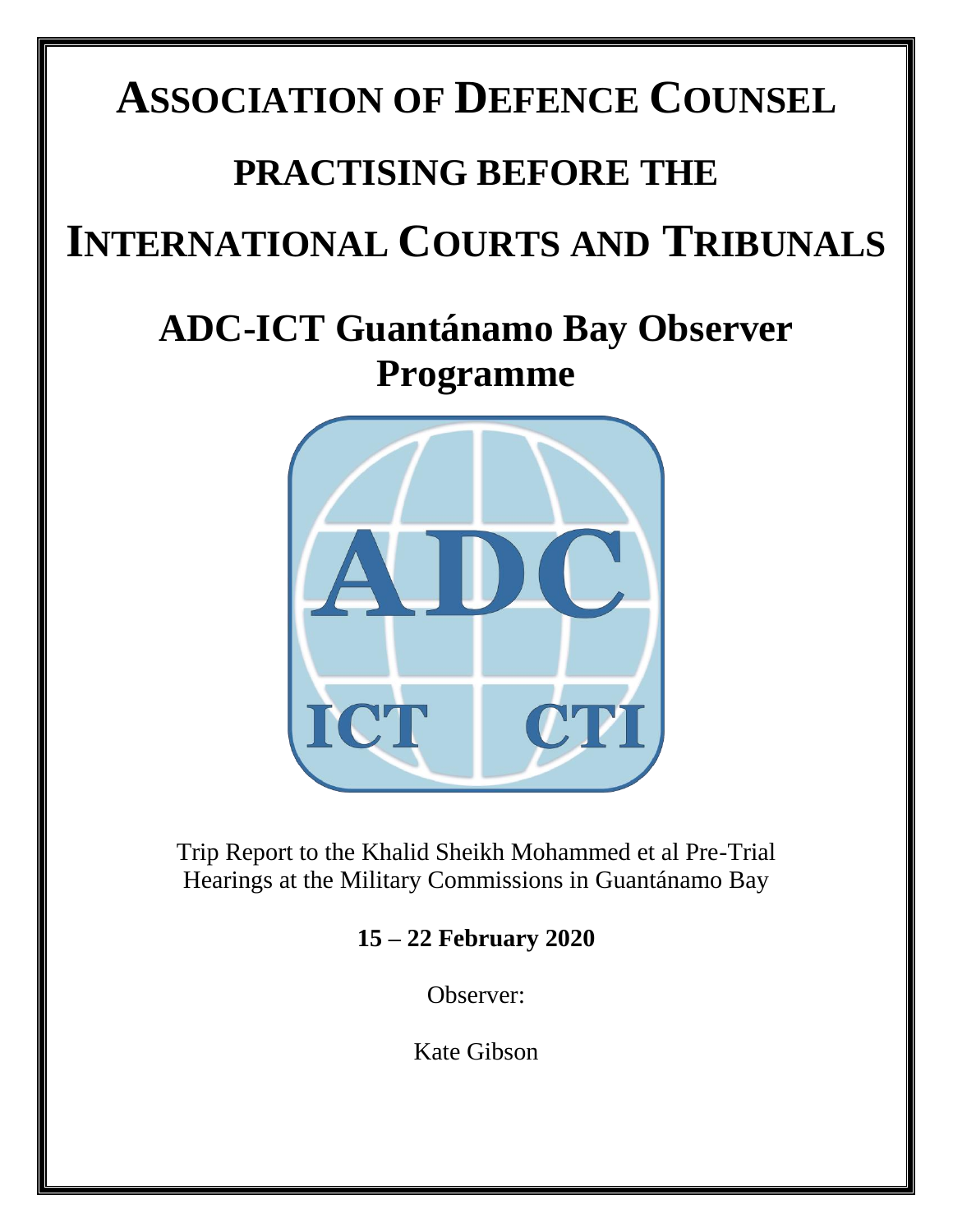#### **Overview**

The pre-trial hearings in the Khalid Sheikh Mohammed et al trial ("9/11 proceedings") during week of 15-22 February 2020 were procedural in nature. Following the postponement of the testimony of the next scheduled witness, Admiral Christian L. Reismeier (discussed below), the parties were instead given the opportunity to make oral submissions on a number of outstanding procedural motions.

The week was dominated by oral arguments and a decision on the request for withdrawal of the learned counsel for Ramzi bin al-Shibh. Mr. Harrington, who is 75, has represented Mr. bin al-Shibh since January 2012. His request for withdrawal sparked concern about further delays to the proceedings, which are already occurring nearly two decades after the events. The strict ABA criteria for "learned counsel" in a capital case make it difficult to find qualified available counsel, particularly any who are willing to spend such a significant period in Guantanamo Bay, Cuba.

The hearings were presided by Col. W. Shane Cohen, the third Judge to be assigned to the 9/11 proceedings. There was inconsistent attendance from the accused persons, although at least two of the five were present each day.

When arguing or responding to oral motions, the parties were given 10 minutes each, which could be extended if a sufficient justification was given. The lawyers would raise and argue the motions at a separate podium located just in front of the bench. The tone of the debates was generally calm, although with some heated moments between the parties, and the Presiding Judge's visible anger at the submissions from the learned counsel for the accused Khalid Sheikh Mohammed and Ammar al-Baluchi on the question of the "device" (also discussed below). At least one Government lawyer's consistent reference to female Defence attorneys as "she" or "her", while addressing their male colleagues by name, also stood out to a number of observers.

At the end of the week, the proceedings were adjourned until June 2020, with the March hearings having being cancelled.

#### **HEARINGS, 18 FEBRUARY 2020**

The five accused were present in court.

#### **(a) Transport Complaints**

The hearing began with an oral motion made on behalf of Mr. bin al-Shibh concerning the prison van transporting the accused in the mornings between the Joint Task Force ("JTF") prison facilities to the Camp Justice courtroom. The Defence explained at least one of the vans being used to transport the accused was small, and the accused could not sit up straight in it. Given the fact that they were shackled, the accused hit their heads on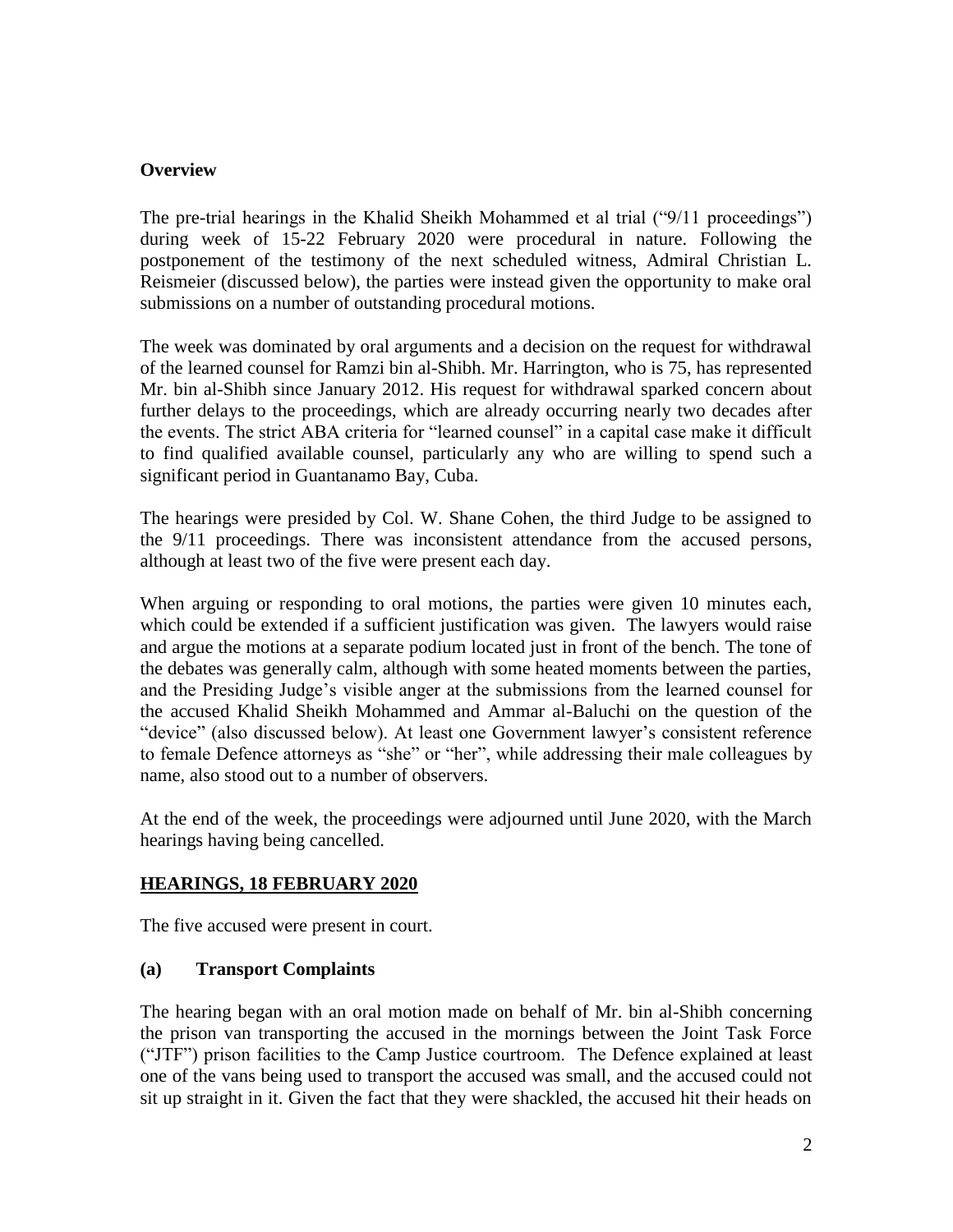the roof going over any bump, and this either injured them and exacerbated old injuries. This was said to be a recurring issue.

The Defence for Walid bin Attash ("bin Attash") joined the motion, saying that because Mr. bin Attash's side is damaged, sitting in the small van puts him in excruciating pain. On this morning, he was only presented with two options – get in the smaller van or don't go to court. He couldn't modify the "waiver" (the document an accused must sign if he chooses not to attend court) to explain why he didn't want to come. The accused only have the right to sign a "clean" waiver. The Defence for Mr. al-Baluchi then explained that it also causes him problems; his back issues are a matter of record, and he travels with pillows.

The Government responded that the complaints were unfounded, and noted that there have been 7 years of no complaints about the vans. According to the Government, the debate can't turn on what the accused want, given that they don't get choices in how they are transported. The Government lawyers said "no-one wants to hurt these gentlemen" but reacted angrily to the suggestion that they were hitting their heads on the roof of the van, and suggested that the Defence were attempting to invade the jurisdiction of the JTS.

Judge Cohen suggested a "site visit" after Court with the accused, their lawyers and the Government lawyers, to inspect the vans. The issue was not raised again in open session, other than to say that the site visit had taken place.

#### **(b) Scheduling**

Judge Cohen then explained that given that it was unlikely they would hear the testimony of Admiral Christian Reismeier, the next scheduled witness, he would like to spend the week trying to hear oral arguments on pending motions filed by the parties.

Admiral Reismeier's status of a witness was now uncertain given that his position as the "Convening Authority" of the Military Commissions was being challenged by the Defence teams on the basis of previously legal advice he had given to the chief Government lawyer Brigadier General Mark Martins on this case. As such the Defence submitted that he could not properly occupy the role of "Convening Authority" as there was reason to doubt his impartiality.

#### **(c) Motion to withdraw on behalf of learned counsel for Mr. Bin al-Shibh**

Mr. Harrington, the learned counsel for Mr. bin al-Shibh, presented oral arguments in justification of his motion to withdraw from the case. He expressed regret at having to argue this publicly, and stated that although he was not about to drop dead, and his cardiologist had left the choice up to him, he had come to the conclusion that he was no longer in a position to keep travelling to Guantanamo and representing Mr. al-Shibh in the present proceedings. He rejected the Government's submission that Ms. Hernandez (a current team member) could take over from him, as she did not meet the ABA requirements for learned counsel. He expressed extreme regret that the Government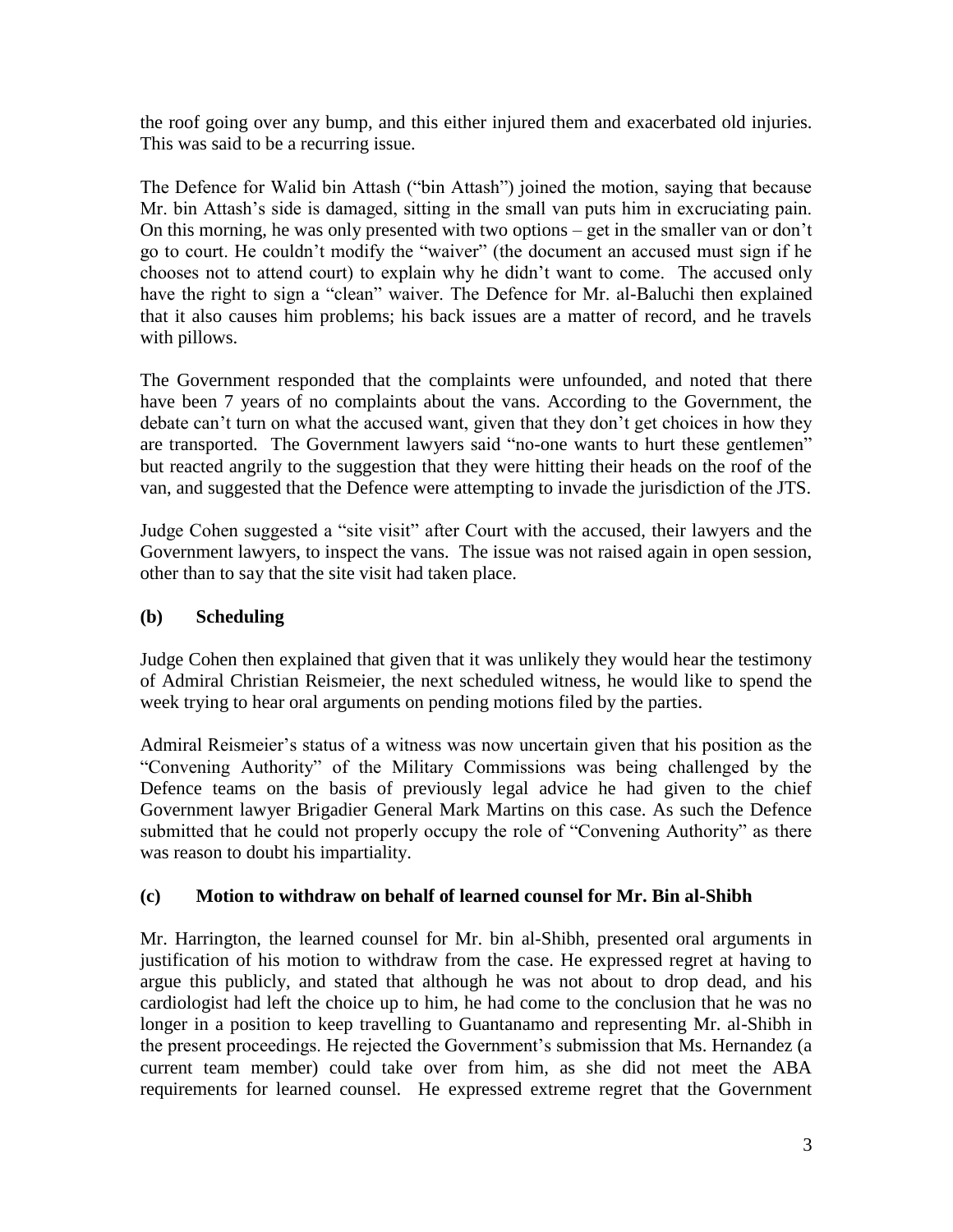response had focused on the amount of money he had allegedly made in the case, and set out in detail the expenses he incurs running a law firm.

The Government responded by emphasizing that regardless of the decision, an indigent accused does not have the constitutional right to choose his attorney, only to effective representation, and noted that the accused could be compelled to proceed with a counsel that is not of his choosing. This was particularly relevant because, according to the Government, Mr. bin al-Shibh is the most difficult accused, he has been complained about everything for 7 years, and no lawyer will satisfy him. The Government urged Judge Cohen to keep this in mind, should they allow Mr Harrington to withdraw. The Government expressed no preference as to the replacement, as long as there was no delay resulting from the appointment. But in the Government's view, the role of the learned counsel had become weaponised, and was being used as a means of stalling the trial.

The Judge indicated he would rule the following day. The proceedings adjourned into a closed session "802 conference" for the remainder of the day.

#### **HEARINGS, 20 FEBRUARY 2020**

Only Khalid Sheikh Mohammed ("Mohammed") was present at the start of the hearings. The chief Government lawyer General Martins swore in the Assistant Judge Advocate (a Major) who gave evidence as to the waivers of the other accused, testifying that they were given voluntarily. Mr. bin al-Shibh then appeared in the courtroom.

#### **(a) Summary of closed session 802 conference**

Judge Cohen then gave an oral summary of the issues that were raised in the closed session 802 conference. All parties and accused had been present. Topics discussed were; (i) Defence motion on surreptitious surveillance in the courtroom; (ii) Defence motions to compel discovery; (iii) Defence motion to compel the discovery of witness information; (iv) Defence motion to compel public release of information; (v) Defence motion to compel the identification of FBI agents; (vi) and Defence motions to dismiss unreasonably multiplied charges. A motion for the ex post facto refusal of the right to a fair trial had been dismissed.

The Judge then asked the parties if he had missed anything in his summary. Learned counsel for Mr. al-Baluchi (Mr. Connell) took the opportunity to raise the issue of the Government's "device" in the courtroom, and gave extensive detail in open session. He explained that the "device" had first been noticed by the Defence lawyers during the testimony of Dr. Mitchell, when it appeared the Government lawyers were reacting to it, and the could not explain why they had asked for evidence to be suppressed. Mr. Connell pointed to the device on the Government's bench, and said that it appeared that the Government had had ex parte contact with the Judge and CIA, and had been authorized to use the device. He said that allowing the CIA to monitor the proceedings inside the courtroom "flies in the face of every adversarial system and due process".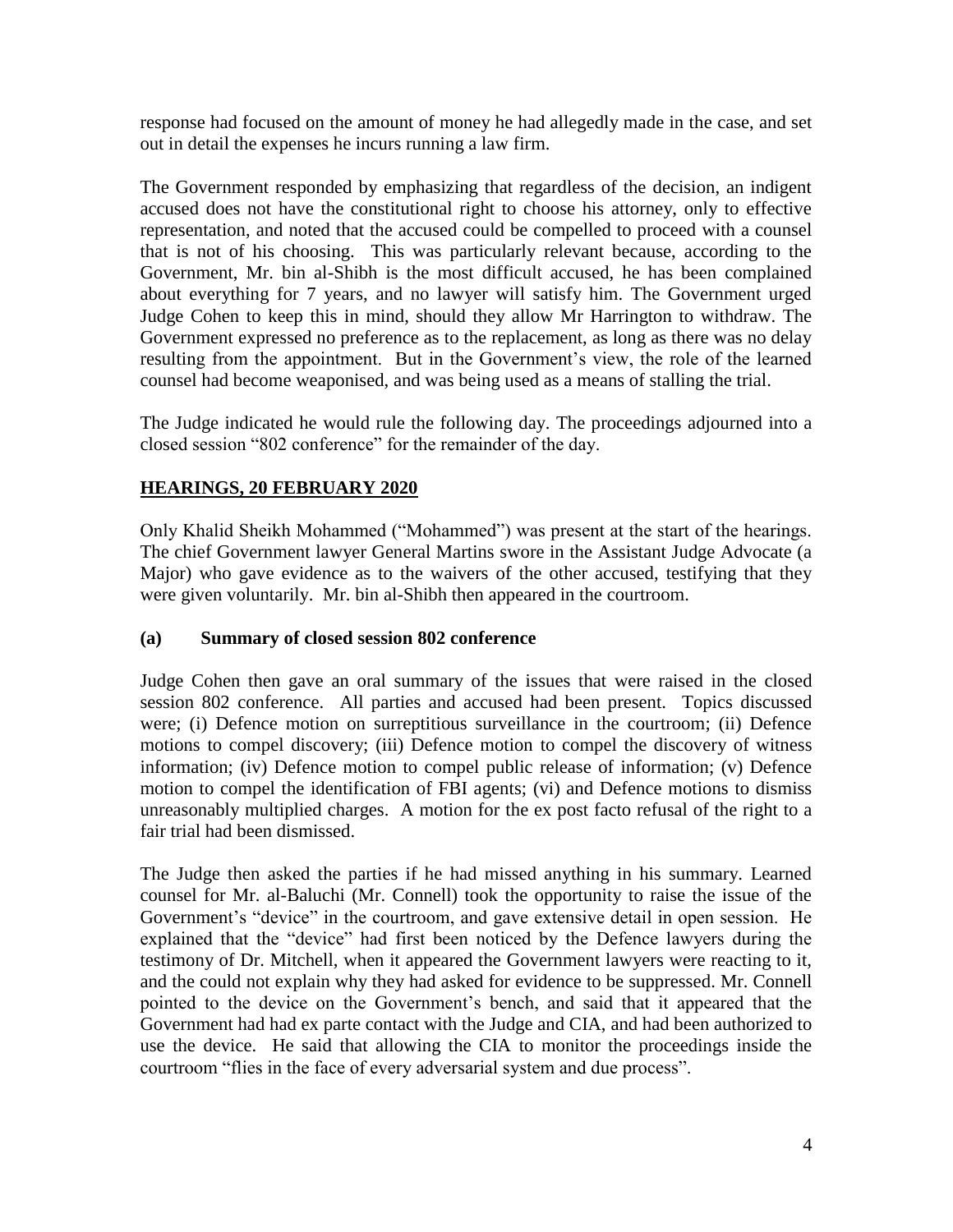Judge Cohen reacted angrily, and drew a distinction between trying to prevent "spills" of classified information and the Original Classification Authorities ("OCAs") advising on litigation strategy. Everyone in the courtroom has a 100% responsibility to prevent spills, and according to the Judge there are currently two options available (i) monitoring through technology; or (ii) 12 OCA staff sitting in the courtroom. At one point yelling at Mr. Connell, Judge Cohen then accused him of causing spills of classified information during his follow-up questions to Mr. Mitchell. He said the reality of the situation was that the Government was trying to work with the Defence to allow them to have access to the most information possible, and insisted that there was "no spying going on in this courtroom".

Mr. Connell responded that he slavishly follows his obligations in relation to national security and confidential material. Given that the Government lawyers don't know why they activate the device, nor can the Judge. Mr. Connell highlighted that there has been a qualitative change in how spills are prevented, and a change in practice, done behind the backs of the Defence. Mr. Connell informed the Judge that the Defence does not have classification guides, despite having asked for them, and often the Defence will put something on the screen that the Government has disclosed, and be told that it is classified.

Judge Cohen then backtracked significantly, emphasizing that this was just a matter of leveraging technology, and that it had been a mistake to authorize the device ex parte. He said he had done so before he realized the level of distrust in the courtroom, stating that he had "never seen this level of mistrust and skepticism between the parties in any case in 21 years". He insisted that "no-one is being listened to" and that "if the Defence is being listened to, I would dismiss the charges no problem".

Mr. Sowards, learned counsel for Mr. Mohammed, then accused the Commmission of using "20th century technology to cover up 15th and 16th century torture", telling Judge Cohen that he has an obligation under international law and treaty to report those involved in torture, and he hadn't discharged that duty. As for the level of distrust, Mr. Sowards asked Judge Cohen to read filing AE530S, at pages 14-23, which shows documented and actionable intrusions into Defence teams by the Government, including material evidence being destroyed (being a reference to the destruction of black sites). He says the current system has nothing to do with classification concerns, but with protecting those who tortured and who covered up torture. Mr. Sowards then asked for (i) classification guides, (ii) the schematics of the courtroom, and (iii) the transcripts of the ex parte hearing. To which the Judge replied "not going to happen".

The Judge further responded that the OCAs have done a "horrible job" of covering up torture, given that everyone knows it happened. He did not rule on the requests.

#### **(b) Oral decision on Mr. Harrington's Request to Withdraw**

Judge Cohen gave a speech of some length about how much progress had been made since he took over the case, and that "for the first time in 8 years the case is heading to trial". He discussed that no system is perfect, and that the military commissions had had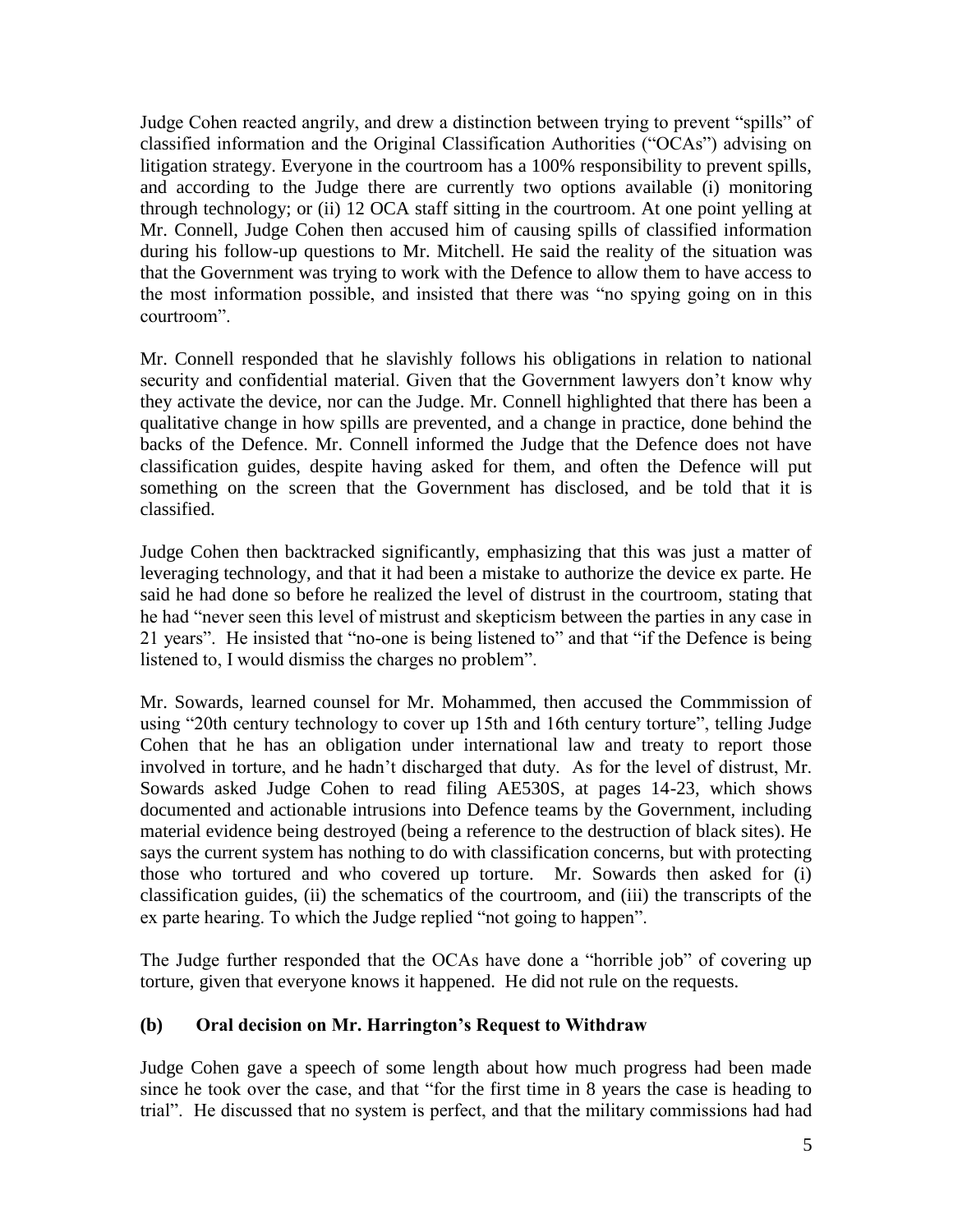some growing pains. He revealed that he had met ex parte with Mr. Bin al Shibh to discuss this question. Ultimately he had decided that Mr. Harrington had shown good cause to justify his withdrawal from the case, and noted that it was being done with the consent of the accused.

The conditions on Mr. Harrington's withdrawal were (i) the appointment of a replacement learned counsel approved in writing by the convening authority; (ii) Mr. Harrington's review of all filings by the Bin al Shibh team until the new learned counsel was appointed; (iii) the provision of updates every two weeks on the status of the appointment of the learned counsel from the team; (iv) within three weeks of the new learned counsel's appointment, provide the court with a transition plan, and (v) whoever is available and qualified will be appointed, regardless of the preference of the accused.

Judge Cohen then cancelled the March 2020 session, and undertook to issue decisions on all outstanding motions before the June 2020 session, and make interim findings of fact. Assuming the new learned counsel took a year to get up to speed with the case, the trial could start in June 2021, which "would not be the worst thing".

#### **(b) Oral arguments on procedural motions**

#### **(i) Motion to compel discovery re FBI interrogations (AE632E)**

A lawyer for Mr. Mustafa Ahmed al Hawsawi ("al Hasawi") presented their motion to compel discover of material for which they had been asking since 2013, concerning the so-called "clean team" interrogations by FBI agents once the accused arrived in Guantanamo.

Explaining the background, the Defence submitted that everyone now knows that the Government's position that the FBI statements are admissible because they were removed from torture is not true. According to the Defence, it was now clear from S.A. Perkins' testimony that when she interrogated prisoners in Guantanamo, she used information collected in the black sites to prepare. The information in the possession of the Defence is that the situation in Camp 7 of Guantanamo was much worse that the black sites.

The Defence submitted it is asking for: (i) names and contact information of Camp 7 guards who interacted with Mr. al Hasawi during the 4 months leading up to his interrogation; (ii) names and contact information who watched his FBI interrogation in 2005 (33 names have been given by the Government) including any noes that they took during this 4 days of interrogation; (iii) the information that S.A. Perkins and S.A. Fitzgerald reviewed in order to interrogate the accused (although the Government is saying this has been destroyed) and (iv) recordings of these interrogations (and if the Government continues to say there are none, the Defence wants the Judge to make a finding of fact that they can't produce them); and (v) Mr. al Hasawi's CIA detention records, including detention records that mention him by name.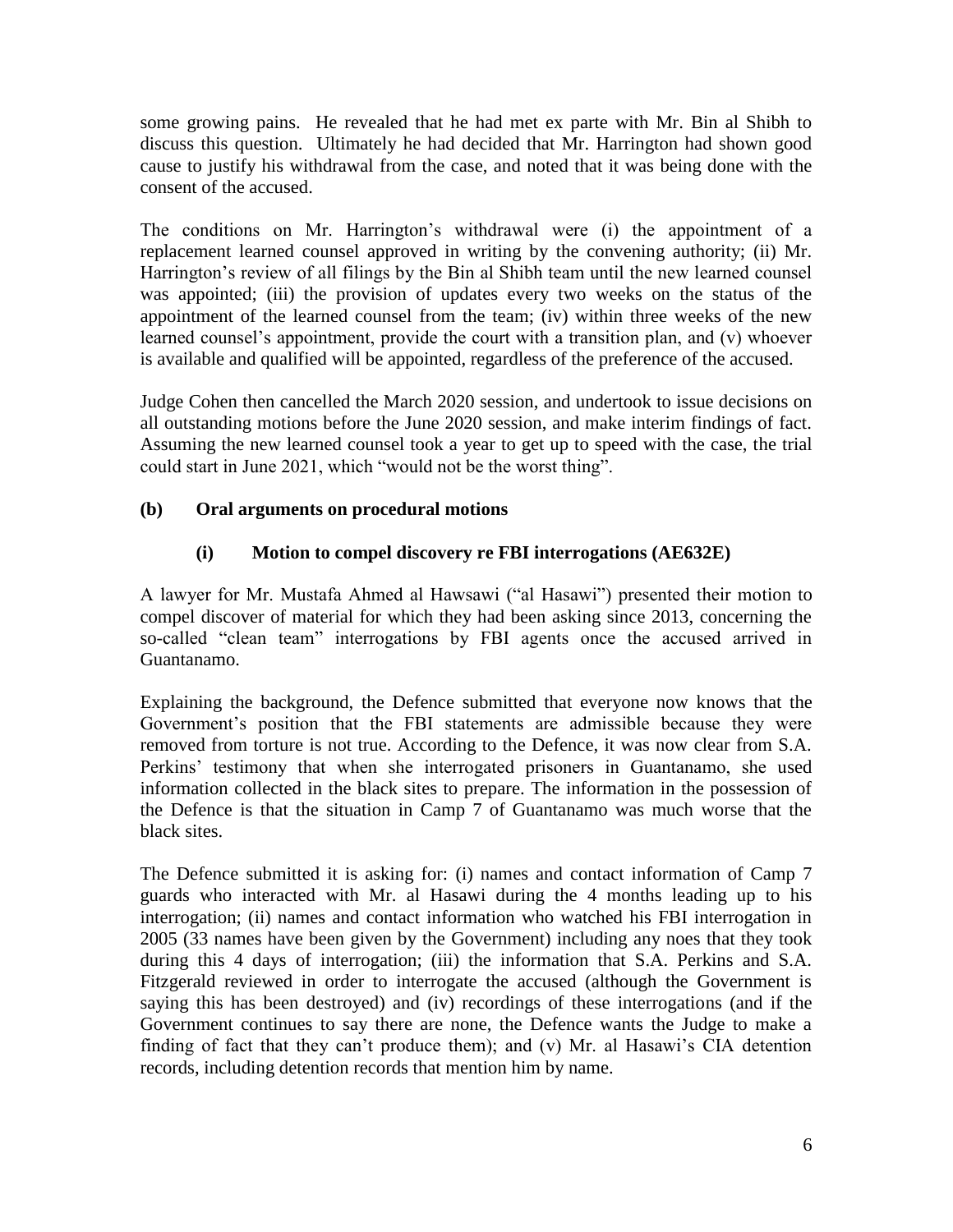For all of this information, the Defence asked that the Government be ordered to say what due diligence steps have been taken to obtain this information, and whether it exists.

The Government responded that (i) they are unaware of any recordings of the FBI interrogations, and this has already been litigated, and is covered by previous orders; (ii) they have no logbooks as to who attended or watched the interrogations; (iii) they have no knowledge of any notes taken during the investigations; and (iv) CIA detention records discovery is complete.

Mr. bin al-Shibh's lawyers then discussed their own motion to compel disclosure of identification of any of the guards in Camp 7. In the lead up to the FBI interrogations their client was forcibly shaved, given a restrictive diet, and was forcibly extracted from his cell. Screams and other noises were played over the intercom in his room to remind the accused of how he felt being tortured.

#### **(ii) Motion to compel discovery of unredacted spreadsheets (AE656)**

The al Hasawi team made oral submissions on their request for unredacted spreadsheets from the Government expert on financing of the 9/11 plot; Agent Drucker. The Defence explained that it had received a spreadsheet, but it was mainly redacted, and given that the gravemen of the charges against Mr. al Hasawi are financial, this information could not be more relevant. The Defence submitted that it was still unaware of the documents that were relied upon in his report.

The Government responded that an accused is not entitled to request disclosure in any particular form or style. The Defence has the information they need in one form or another

#### **(iio) Motion to disclose eyewitnesses to Mr. al Hasawi's torture (AE672)**

The al Hasawi team made oral submissions on their request that the Government be ordered to provide the Defence with the names and information of people who were eyewitnesses to Mr. al Hasawi's torture and treatment, and his reaction and conduct. This information was submitted to be necessary for a case in mitigation. The Defence are requesting access to 7 categories of people: (i) ICRC personnel who met with Mr. al Hasawi before the clean team interrogations; (ii) Camp 7 personnel who interacted with him between September 2006 an February 2007; (iii) medical personnel who interacted with him, including in the context of his May 2006 surgery for prolapsing hemorrhoids due to his rectal examinations with excessive force, given that the pain that he suffers as a result is a constant reminder of the torture itself; (iv) persons detained with Mr. al Hasawi at the black sites; (v) Other foreign nationals with whom he came in contact; (vi) persons with whom he was detailed in Guantanamo; (vii) persons who generated medical or psychological records relating to Mr. al Hasawi when he was in CIA custody or detained in Guantanamo.

The Government responded that it had already been ordered to provide records of medical personnel and records themselves.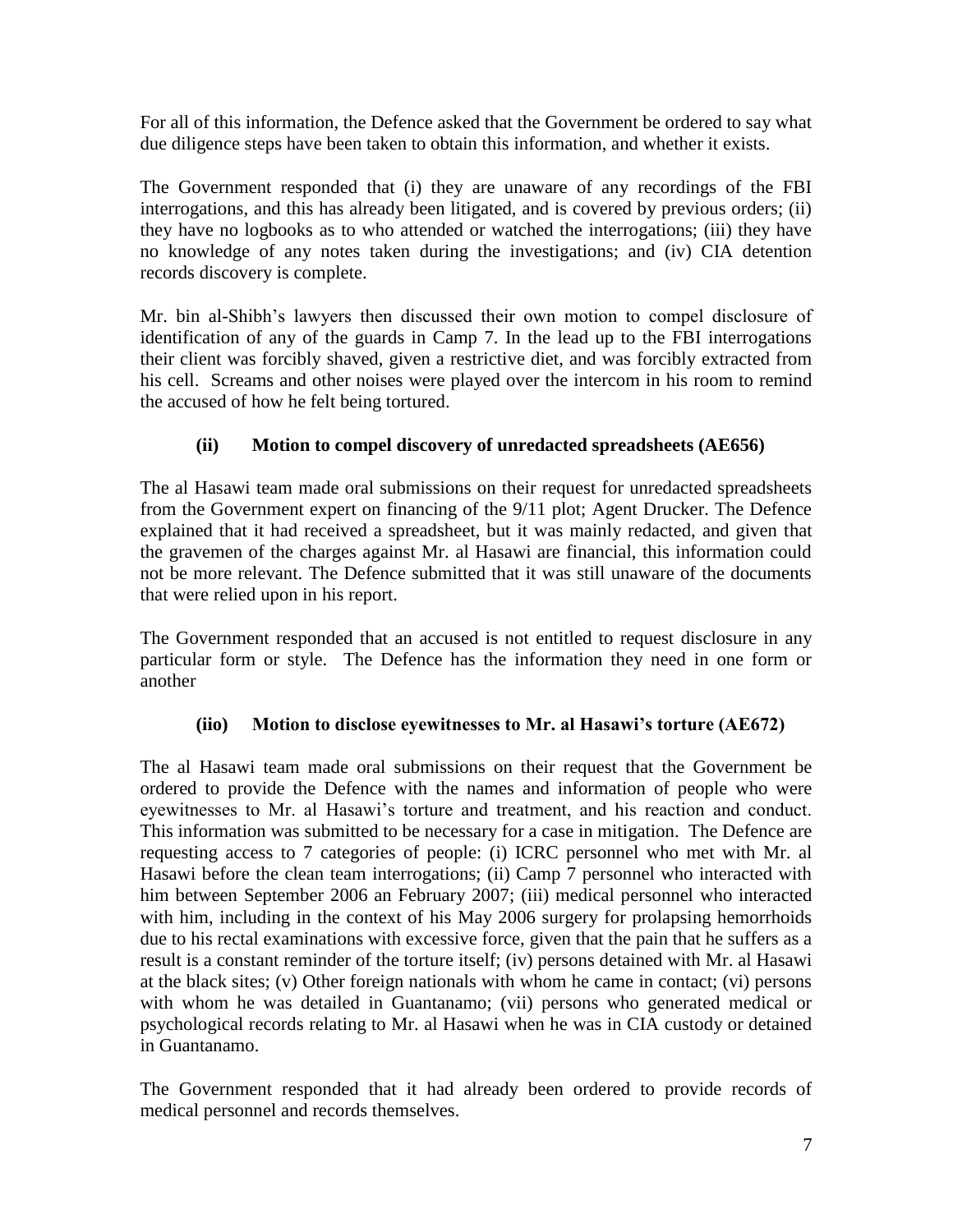#### **HEARINGS, 21 FEBRUARY 2020**

The proceedings commenced with the swearing in of another member of he al Hasawi Defence team, while Mr. al Baluchi brushed his teeth in the courtroom with an electric toothbrush.

#### **(b) Oral arguments on procedural motions**

#### **(i) Motion for more timely publication of material on the website (AE551M)**

The learned counsel for Mr. al Baluchi, Mr. Connell, referred to a previous ruling of 20 December 2018 concerning the timing of publication of transcripts and filings to the publicly available website, and submitted that compliance with timelines was the exception rather than the rule. He said that as of the present day, transcripts of hearings from January 2019 had not been published; many filings from 2018 had not been posted; and cited a filing from 2013 that had not been posted.

In terms of what works well, he referred to Defence Information Security Officers (DISOs) who reviewed every pleading to redact classified information. Regardless, the SISOs do not necessarily accept filings for publication unless they unclassified or properly marked as classified. There needs to be a systemic solution to speed up this process. Judge Cohen then said that the website is an extension of this commission. But his concern is that even if a document has been given a "hard scrub", something could be missed.

Mr. Connell informed Judge Cohen that the Defence is not informed if there has been a "spill" of classified information in the courtroom, and the Judge agreed this has to change. Both agreed that once a document is marked as unclassified and has been reviewed by a SISO, it should go straight from the chief clerk to the website. However, if there is doubt, it goes in a "15 day basket". And there is a huge backlog now at that point in the process.

The Judge also said that once a document has been displayed in a public gallery, it is also then public, and can go straight to the public website. The Government disagreed with the Judge on this point, drawing a distinction between documents being (briefly) displayed in a courtroom, and being permanently on a website where it can be saved, and mined for information. The Government lawyers cautioned against just "sacrificing" national interests and spoke of many different types of Government information interests that require care to be taken.

For the Government, the openness of the proceedings is not in doubt; 95% of the words spoken in the courtroom are visible to everyone; 95% of the testimony is in open session; 90% of filings had been made available as of May 2018. There is no breach of a right to a public trial.